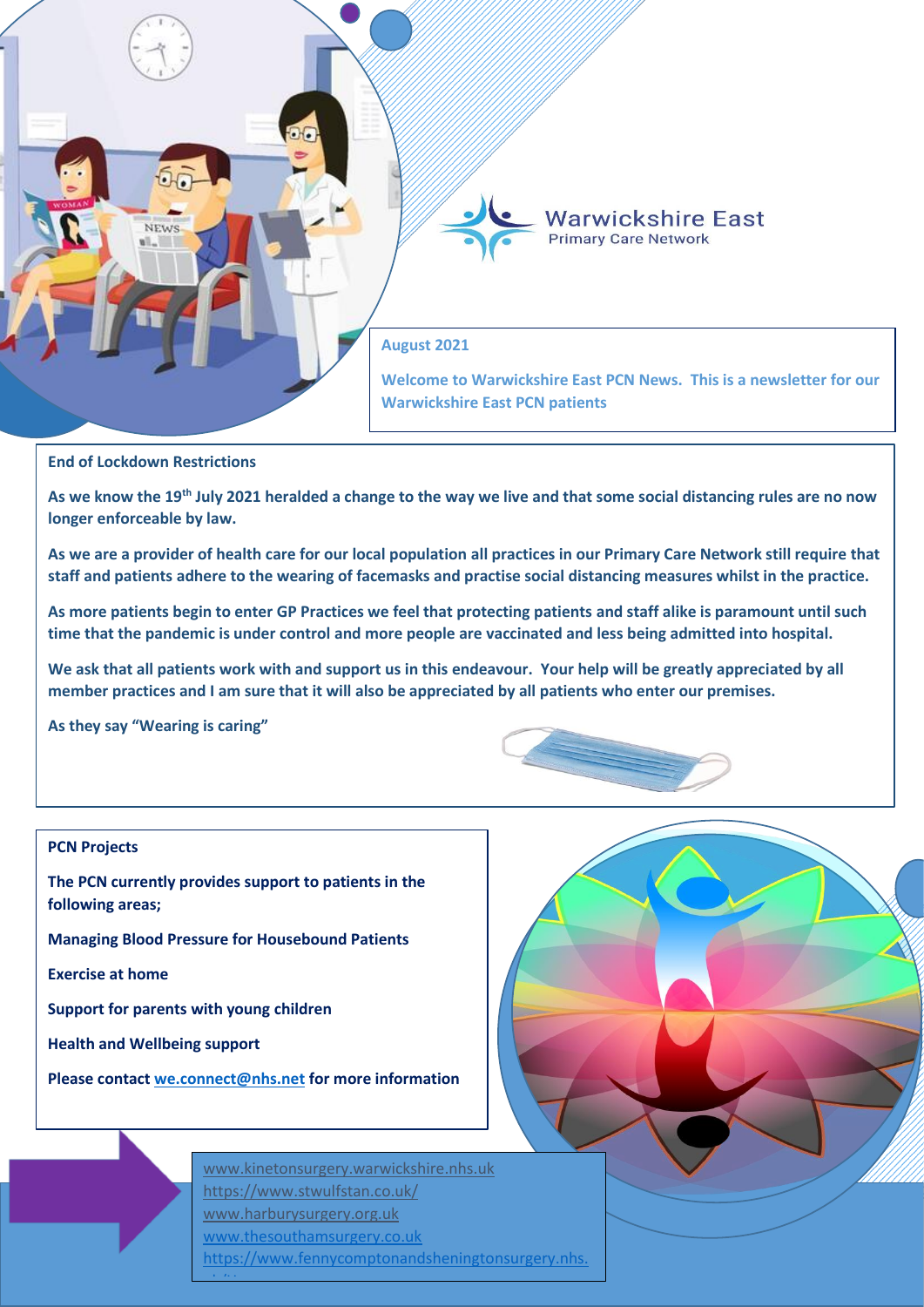



## **Clinical Director Update**

Dear All,

The PCN has been going from strength to strength. We have a wonderful team of staff who are all working towards improving patient care. I am pleased to announce that our PCN achieved 100% of the targets set by NHS England as part of the Impact & Investment Fund. We are also looking forward to having a PCN Hub based at Southam Clinic over the coming weeks.

As well as developing new and innovative services to patients, we have also invested resources into improving IT across out practices with the help of Ardens. We are further seeking new recruitment in areas such as Nursing, Mental Health and Social Prescribing, with many exciting new projects in the pipeline! We have also hosted our first PCN Patient Participation Group and look forward to further engagement with our patients.

As always, if you have any thoughts of suggestions then please get in touch.

Best Wishes, Faris



Are you getting enough sleep at night to fully function in the daytime? What else could you be missing out on?

# **How is sleep regulated?**

The main hormone associated with sleep is called melatonin. Melatonin production in the brain is stimulated by darkness and suppressed by light. That is the reason behind the advice to avoid light exposure from screens such as phones and computers at night. The threshold to suppress melatonin has been estimated to be as low as 30 lux, which is well below normal fluorescent light of about 300-400 lux. The light picked up by our eyes informs the brain of how much melatonin to produce. Exposure to light at night will therefore suppress our ability to produce melatonin. With suppressed melatonin, we suppress sleep. With suppressed sleep, we may be missing out on a lot more than rest.

## **What else happens when we sleep?**

The sleep hormone melatonin controls a whole load of other functions in the body. As the brain gets off to sleep and skeletal muscles remain still, the body switches to a completely different mode of action that allows for other parts of the system to boost. Some systems increase their activities whilst the brain and the muscles decrease the demand for energy.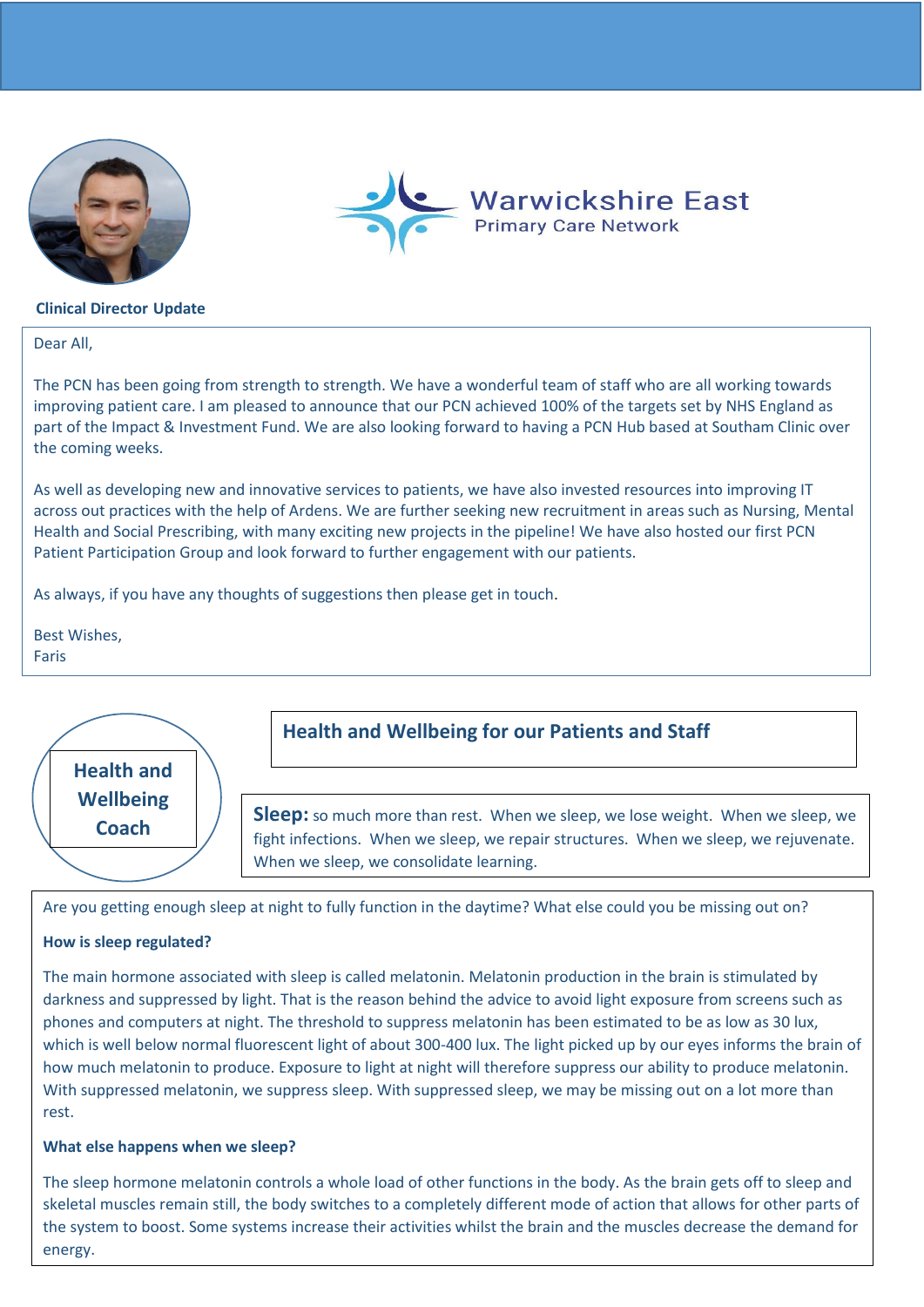The brain is incredibly power hungry, and it consumes a lot of the available energy generated in the daytime to maintain cognitive and social activities. At night, during sleep, there is a shift in activity and even weight loss is promoted throughout the night – that is if you get a good night of sleep and respect your circadian rhythms. As we stop eating whilst we sleep, fat cells should come to the rescue and provide much of the energy necessary for running the system overnight. This is especially so when we stop eating early enough in the evening to allow a few hours before we go to bed. Not everyone manages to rely on their fat reserves to make it through the night though and this is one of the reasons why people might sometimes wake up in the middle of the night struggling to fall back asleep. When our fat cells are not flexible enough and we rely on constant food intake for energy, we train our bodies not to rely on stored fat and the result could be a rush of adrenaline late at night. When blood sugar falls below a certain level, adrenaline is released with an alert to the system of low energy to make it through the night. Adrenaline will trigger the release of emergency reserves of sugar stored in the liver but at the cost of stress to the system and inability to relax back into sleep.

# **Our natural daily rhythm – why is it important?**

An energetic switch from brain to immune system also happens at night. During the day, and in health, the immune system works more in surveying mode which is cheaper and allows for the brain to be prioritised with energy during waking hours. At night, or when we fight infections or disease, the immune system behaves differently taking up more energy to increase its functions. The immune system gets on with a lot of housekeeping in preparation for the next day. It not only protects us from invading viruses, bacteria, and other microbes but also promotes repair and rebuilding of structures that get damaged through wear and tear or injury. The switch from day to night, brain to immune function, food to fat is part of what we call circadian rhythm. Our bodies follow hormonal signals that keep this switch regularly aligned with the changes between light and darkness. A regular sleep pattern means we allow the body to attend to many maintenance functions that require night-time hormones and a resting brain for the work to be carried through.

# **Sleep and disease – how do they connect?**

Sometimes the immune system might take over daytime activities and literally put us in bed. A good example of that is when we fall ill with the flu. Chemical reactions happen faster in higher temperatures, so we develop a fever to accelerate these reactions in the fight against infection. As the brain gives way to the immune system to defend the body, we develop what is known as 'sickness behaviour'. We literally become withdrawn and tend to stay in bed. When the fight is over and the inflammation starts to abate, the energetic drain is alleviated, and we regain the interest in social life and engagement with other complex cognitive activities. It is possible to notice how the need for sleep increases if the body is busy defending or repairing parts of the system.

When we disregard our needs for regular sleep, especially over prolonged periods, the whole system is impacted and desynchronised. It is no coincidence that, when health first starts to decrease, sleep problems tend to show up first. Soon, if unaddressed, these problems can progress towards inflammatory states that can lead to diseases, chronic pain and fatigue further down the line. Inflammatory chemicals increase in response to short or disturbed sleep. Ongoing states of low-grade inflammation are linked with increased risk of cardiovascular, neurodegenerative, auto-immune diseases, diabetes and chronic pain conditions.

So making an effort to keep to a regular sleep routine and respecting the time limit for exposure to light may be a worthy habit to maintain. As always, our bodies are highly dynamic and sophisticated systems that interconnect and self-adjust with a precision we are yet to appreciate. It pays to invest in a healthy lifestyle and to consider how or choices today may impact our lives tomorrow.

Our next newsletter will have some support tips for sleep.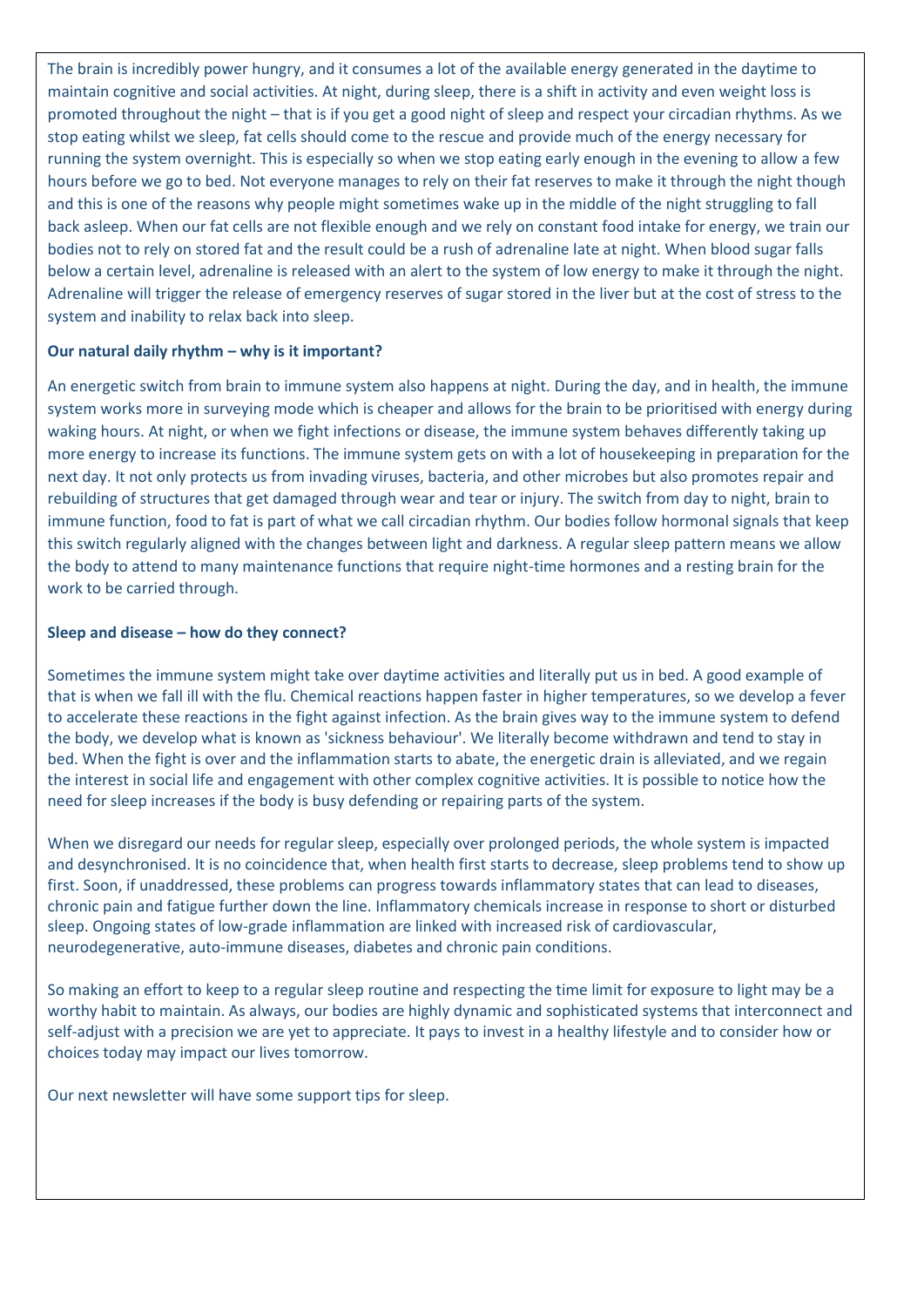# **Clinical Pharmacist Update**

# **Clinical Pharmacists**

The role of the clinical pharmacist team continues to develop on a daily basis. We have been fortunate enough to be involved in a number of new projects across our PCN. As always, we continue to deliver structured medication reviews alongside chronic disease management such as hypertension, atrial fibrillation and contraceptive reviews to name a few.

It seems like just yesterday when Raj started on the PCN. She has established herself very well and feels part of the furniture in every surgery she works in. She is now over halfway through the CPPE 18-month training pathway for clinical pharmacists and has started working on her clinical assessment skills where she will start practicing physical assessment skills as part of her CEPSAR training.

The newest addition to the clinical pharmacist team is Mina. She has settled in well and has built a great rapport with Dr Viswanathan whilst applying her specialist skills in care home clinical pharmacy. She has started to work with the PCN's frailty nurse Carole, who attend the care homes together and work as an MDT with Dr Viswanathan to provide the best care for our care home patients. Mina's next goal is to look into the diabetes support she can provide on the PCN, for which she is currently working with one of our nurses in St Wulfstan surgery.

Hitesh has recently completed the 18-month PCPEP pathway and is thankful to all departments for assisting him in reaching the end of this training. He has now applied to begin his independent prescribing qualification at Coventry University, commencing in September 2021, in which he will make AF/VTE anticoagulation his focus. To complement this, he is currently looking at bridging the gap between primary and secondary care in anticoagulation services and hopes to start a small project with Warwick Hospital.

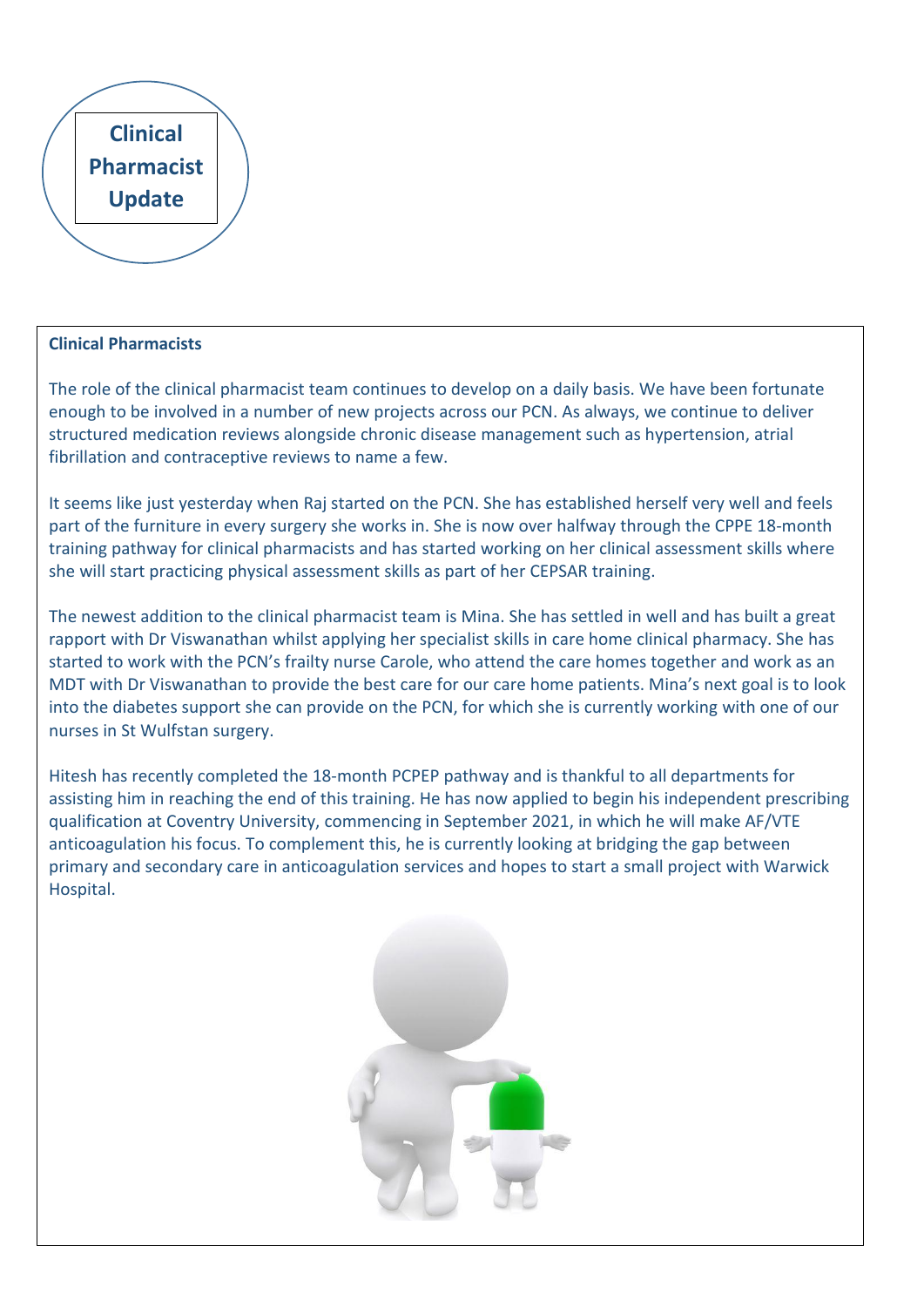

# FCP Update PCN East

I have been in place across the PCN for six months now and the service as a whole has been accepted well and is developing greatly. Patients are now beginning to talk within their service areas about the 'MSK Specialist' and different practices have advertised in their own ways to great effect to guide patients to the service. Feedback has been very good from all users so far and clinical colleagues alike.

The service is supporting the GP's in their management of clinical diaries and MSK related patient problems. The virtual service has been effective, with a recent snap shot audit of all patients across the PCN covering 5 month period from January to start of June showing an average of 80% of all patients being managed with advice and PHC management from FCP. Across this period only 12 patients have been deemed necessary to refer to secondary care for other management following review and pathways explored. Onward referral is largely utilised by referral to MSK Physiotherapy for further support of the latter 20% that are not supported with advice only.

Overall the service is still in its developmental phase but this is gradually becoming a developed stage and structure that will be manageable moving forward into the second half of the year and future of the FCP service.

I would like to thank all the teams at each of the PCN locations that I work at for welcoming me into their 'Practice Family' and making this venture so enjoyable!